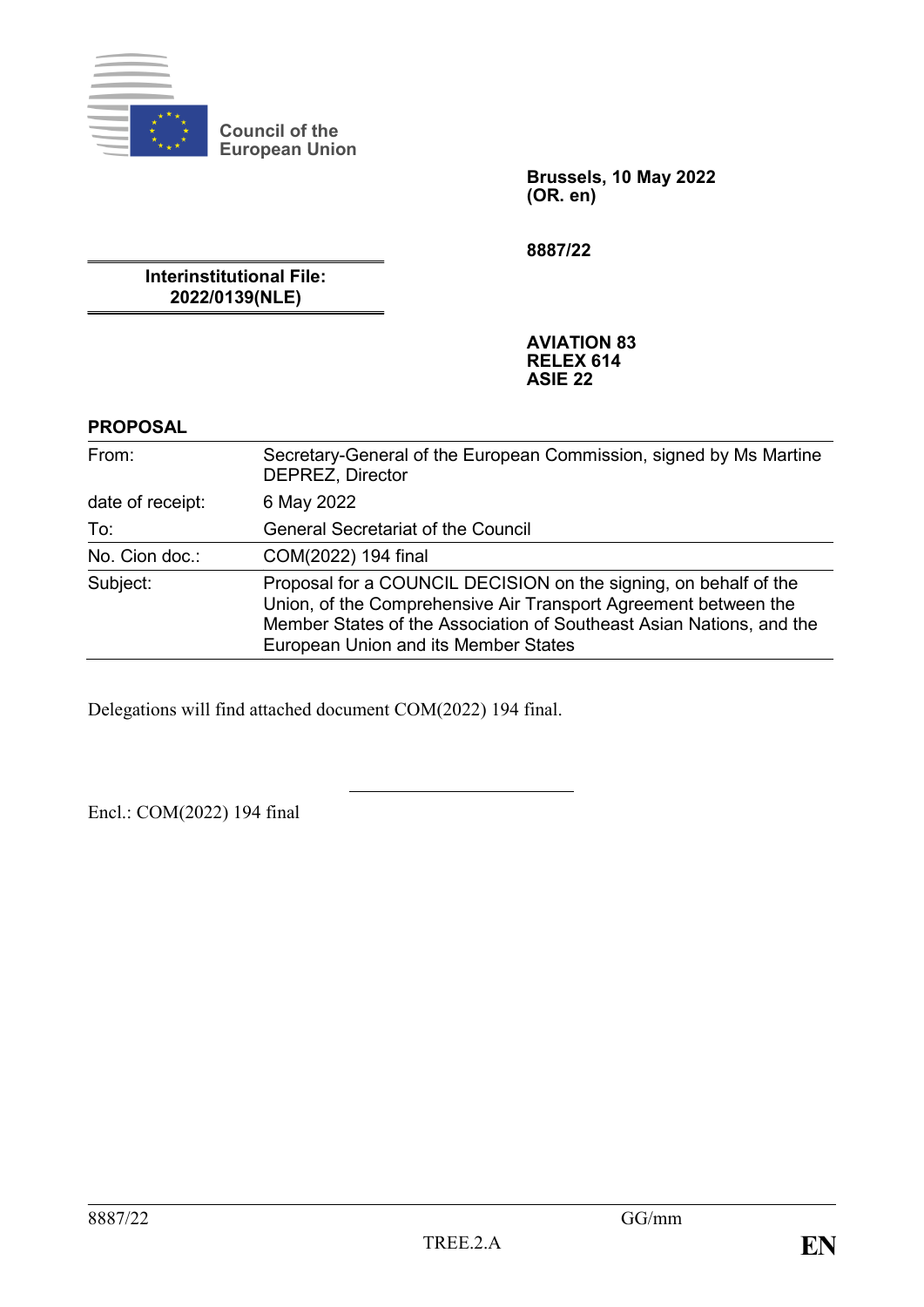

EUROPEAN **COMMISSION** 

> Brussels, 6.5.2022 COM(2022) 194 final

2022/0139 (NLE)

Proposal for a

## **COUNCIL DECISION**

**on the signing, on behalf of the Union, of the Comprehensive Air Transport Agreement between the Member States of the Association of Southeast Asian Nations, and the European Union and its Member States**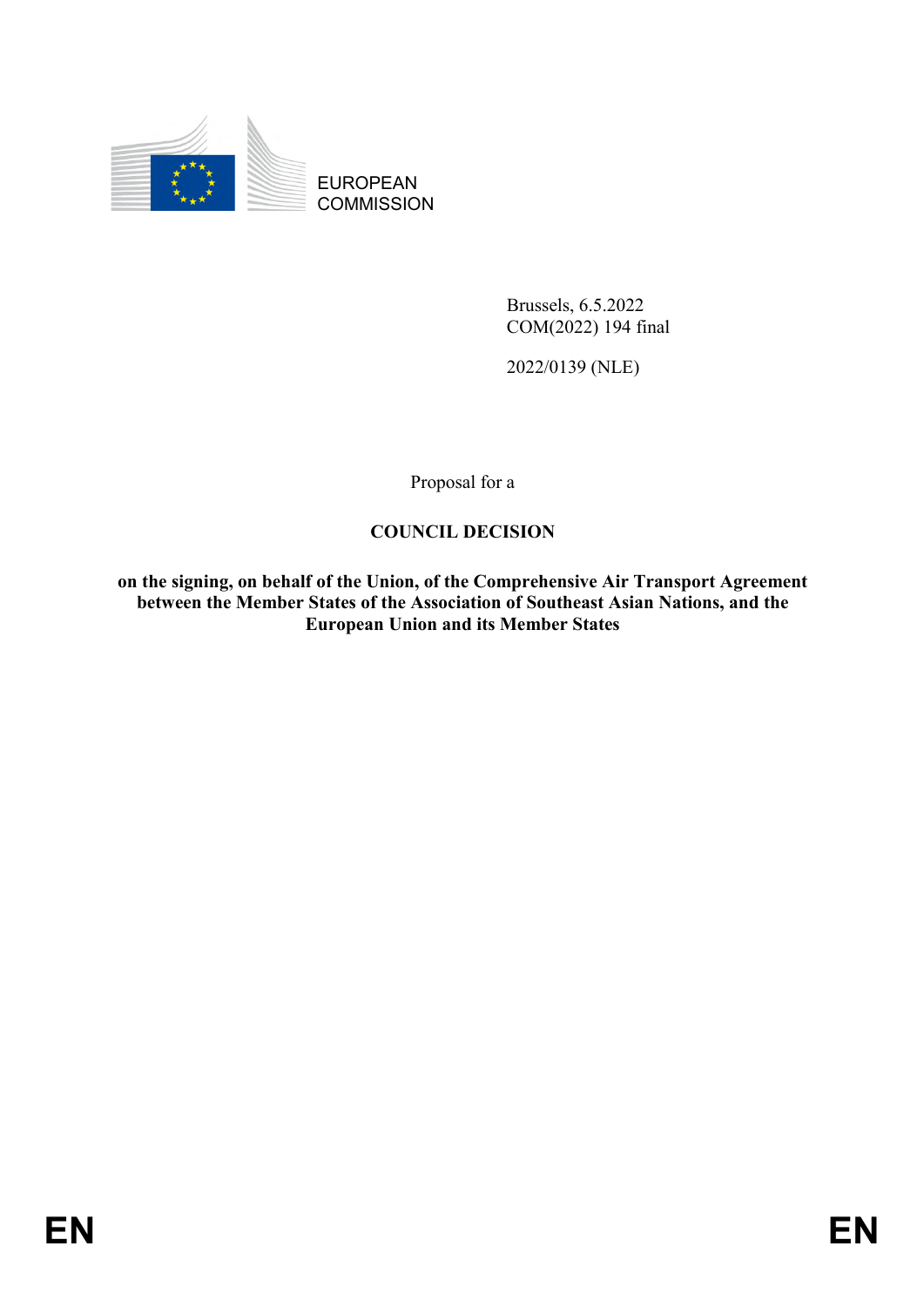# **EXPLANATORY MEMORANDUM**

### **1. CONTEXT OF THE PROPOSAL**

### **• Reasons for and objectives of the proposal**

The Comprehensive Air Transport Agreement between the Member States of the Association of Southeast Asian Nations, and the European Union and its Member States (EU-ASEAN CATA), has been negotiated by the Commission as authorised by Council decisions of 7 June 2016 and 26 May 2020.

Air services between the Union and ASEAN Member States operate at present based on bilateral agreements between Member States and individual ASEAN Member States.

In its *Aviation Strategy for Europe*, 1 the Commission highlighted that "by adopting an ambitious external aviation policy through the negotiation of comprehensive aviation agreements, with a clear focus on growth markets, the EU can contribute to improving market access and investment opportunities for European aviation in important overseas markets, increasing Europe's international connectivity and ensuring fair and transparent market conditions for EU airlines". In order to untap these benefits, the Commission recommended to the Council to authorize the opening of negotiations of comprehensive EU-level air transport agreements with a number of countries and regions, including ASEAN. This Agreement aims in particular at:

- ensuring fair competition, non-discrimination, transparency and a level playing field for economic operators;

- gradual market opening in terms of access to routes and capacity;

- enhancing connectivity, thereby benefitting consumers and the economy.

The negotiators reached agreement on the draft text of the EU-ASEAN CATA on 2 June 2021. The Agreement will enter into force once all ASEAN Member States, all EU Member States and the Union have completed their respective ratification or approval processes. However, it may also enter into force for the Union and its Member States and all ASEAN Member States except Malaysia, if Malaysia is the only ASEAN Member State not having ratified it. In such case, the Agreement would enter into force also for Malaysia once the latter ratifies it.

### **• Consistency with existing policy provisions in the policy area**

As mentioned above, the Agreement has been negotiated based on an authorization by the Council to open negotiations, following a recommendation presented by the Commission as a follow-up to its 2015 *Aviation Strategy for Europe*.

The Communication from the Commission on *Sustainable and Smart Mobility Strategy – putting European transport on track for the future* (COM(2020) 789 final) calls for turning the Union into the world's connectivity hub. The Communication explains that, in order to achieve this objective, "ensuring undistorted international competition, reciprocity and a level playing field is essential". The Communication continues with the announcement that "the Commission will also continue to promote the use of European technical, social,

 $\mathbf{1}$ 

<sup>1</sup> *An Aviation Strategy for Europe,* Communication from the Commission to the European Parliament, the Council, the European Economic and Social Committee and the Committee of the Regions, COM(2015) 598 final, 7.12.2015.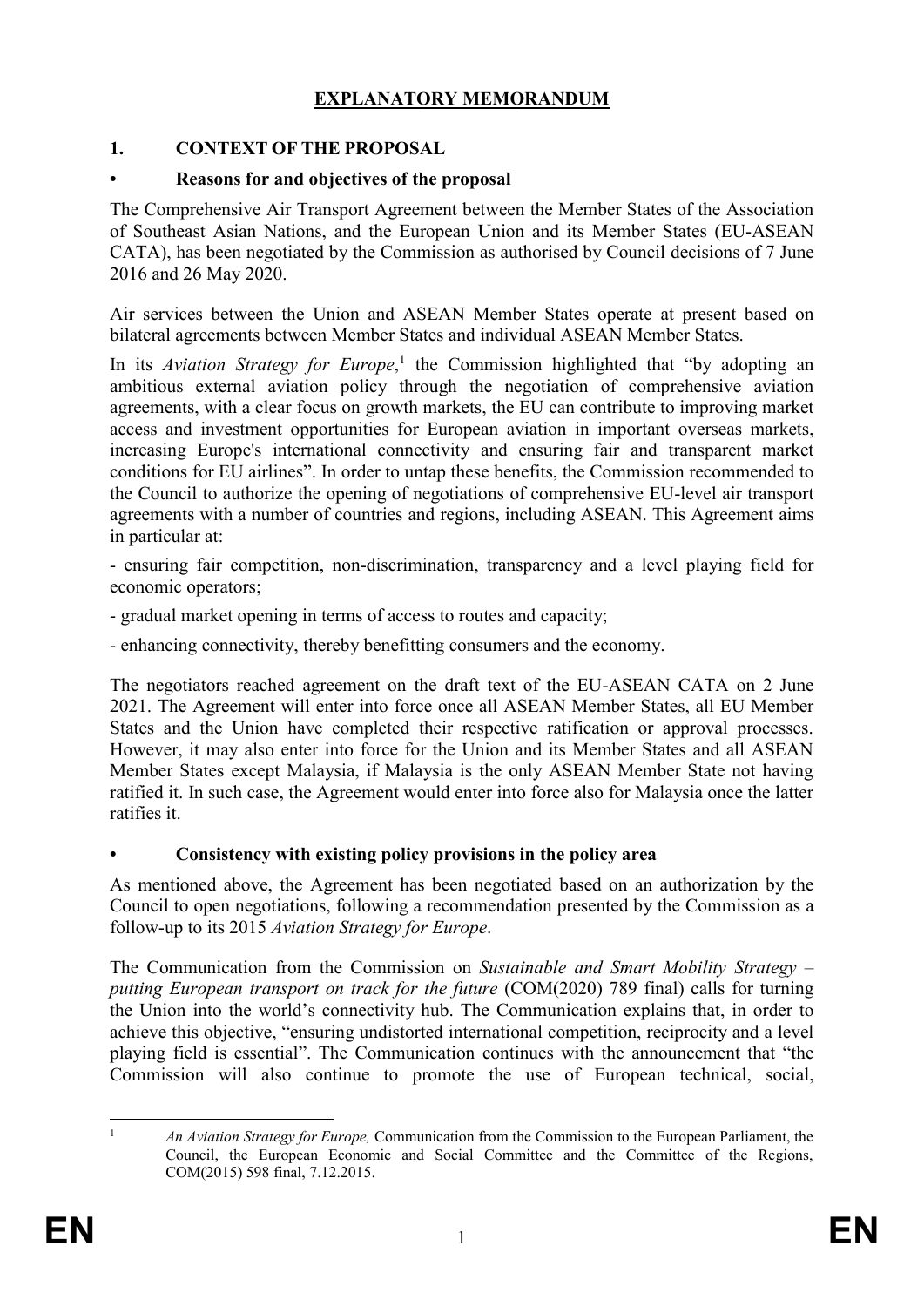environmental and competition standards in […] relations with individual non-EU countries across transport modes" and "continue to deepen transport relations, including with key strategic partners […], and will further develop links with new international partners, such as high-growth and emerging economies".

ASEAN Member States are among the fastest growing economies in the world, and represent together a market of over 650 million people. With 11.2 million passengers in 2019, ASEAN collectively is the 13th biggest aviation partner of the Union, with a strong potential to grow further. Current bilateral aviation agreements between Member States and individual ASEAN Member States provide for some mutual market access, which remain unequal from one country pair to another. Furthermore, those bilateral agreements lack adequate provisions on essential elements to avoid abuses of a liberalised marketplace, such as fair competition, transparency or social matters.

The EU-ASEAN CATA addresses, vis-à-vis ASEAN, the objective of the Sustainable and Smart Mobility Strategy of turning the Union into the world's connectivity hub.

By facilitating the operation of direct EU-to-ASEAN connections, the EU-ASEAN CATA will help reduce the dependence on connecting flights through hubs in third countries. This will not only benefit Union carriers, but also reduce the environmental footprint of individual EU-ASEAN trips, by shortening flight routes and reducing the number of take-off and landing operations – in line with the objectives of the Sustainable and Smart Mobility Strategy and of the Communication from the Commission on *the European Green Deal* (COM(2019) 640 final).

## **• Consistency with other Union policies**

Regulation (EU) 2019/712 on safeguarding competition in air transport ensures that any measures adopted on its basis respect international obligations, including those of this Agreement.

# **2. LEGAL BASIS, SUBSIDIARITY AND PROPORTIONALITY**

# **• Legal basis**

Article 100(2) in conjunction with Article 218(5) of the Treaty on the Functioning of the European Union (TFEU).

### **• Subsidiarity (for non-exclusive competence)**

The provisions of the Agreement will prevail over the relevant provisions of the existing arrangements made between Member States and individual ASEAN Member States. The Agreement creates simultaneously for all Union air carriers equal and uniform conditions for market access, and establishes new arrangements for regulatory co-operation and convergence between the Union and ASEAN Member States in fields essential for the safe, secure and efficient operation of air services. These arrangements can only be achieved at Union level.

Union action will better achieve the objectives of the proposal for the following reasons.

The Agreement will apply to the 27 Member States, therefore, the same rules will apply without discrimination and benefiting all Union air carriers regardless of their nationality. It includes comprehensive provisions on subsidies, anticompetitive practices and transparency and robust mechanisms to enforce them, thereby contributing to a level playing field for air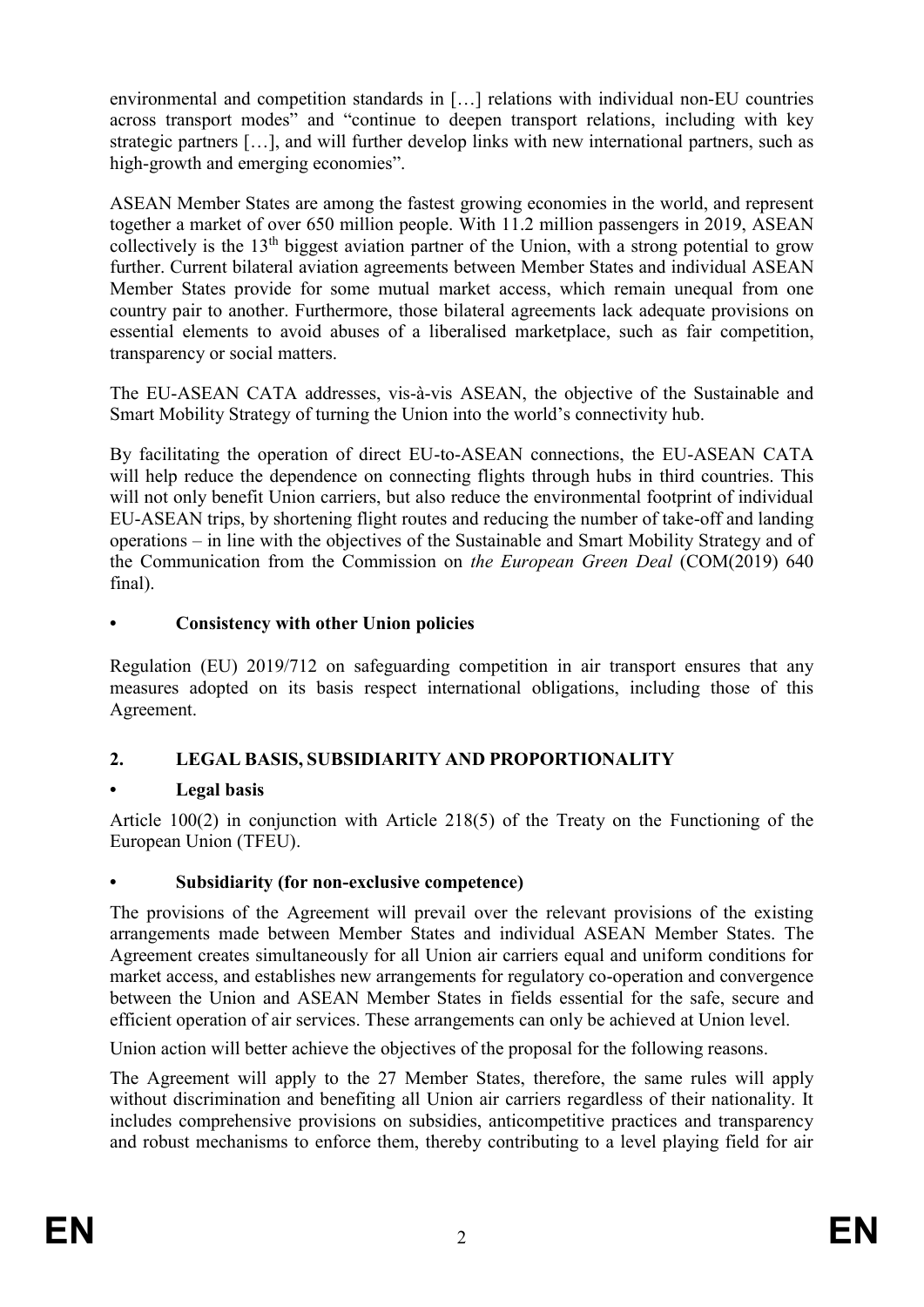services between the Union and ASEAN Member States, and between the Union and other destinations, operated via ASEAN Member States.

The Agreement further secures for all Union air carriers access to commercial opportunities, such as the ones relating to ground-handling, code-sharing, inter-modality and the possibility to freely establish prices. It also includes provisions on social matters in line with those included in Union international trade agreements, committing the Parties to improve the social and labour policies as per their international commitments, notably those made in the context of the International Labour Organization (ILO). Last but not least, it sets up a framework for cooperation between the Union and ASEAN Member States in minimising the impact of aviation on the environment, and particularly in addressing the greenhouse gas emissions associated with aviation.

Air carriers will be able to operate passenger and cargo services freely from any point in the Union to ASEAN Member States, within the single regulatory framework of the Agreement, which is currently not the case. Air carriers will also be able to operate unlimited all-cargo services to points beyond, and passenger and combination services to points beyond subject to frequency limitations.

The removal of market access restrictions between the Union and ASEAN Member States will not only attract new entrants to the market and create opportunities to operate to underserved airports, but will also facilitate consolidation between Union air carriers.

## **• Proportionality**

Not applicable.

## **• Choice of the instrument**

International agreement.

### **3. RESULTS OF EX-POST EVALUATIONS, STAKEHOLDER CONSULTATIONS AND IMPACT ASSESSMENTS**

# **• Ex-post evaluations/fitness checks of existing legislation**

Not applicable.

### **• Stakeholder consultations**

Stakeholders from the entire aviation value chain and social partners, including notably trade unions, have been consulted during the negotiations. Comments made in this process have been taken into account.

### **• Collection and use of expertise**

Not applicable.

### **• Impact assessment**

Not applicable.

# **• Regulatory fitness and simplification**

Not applicable.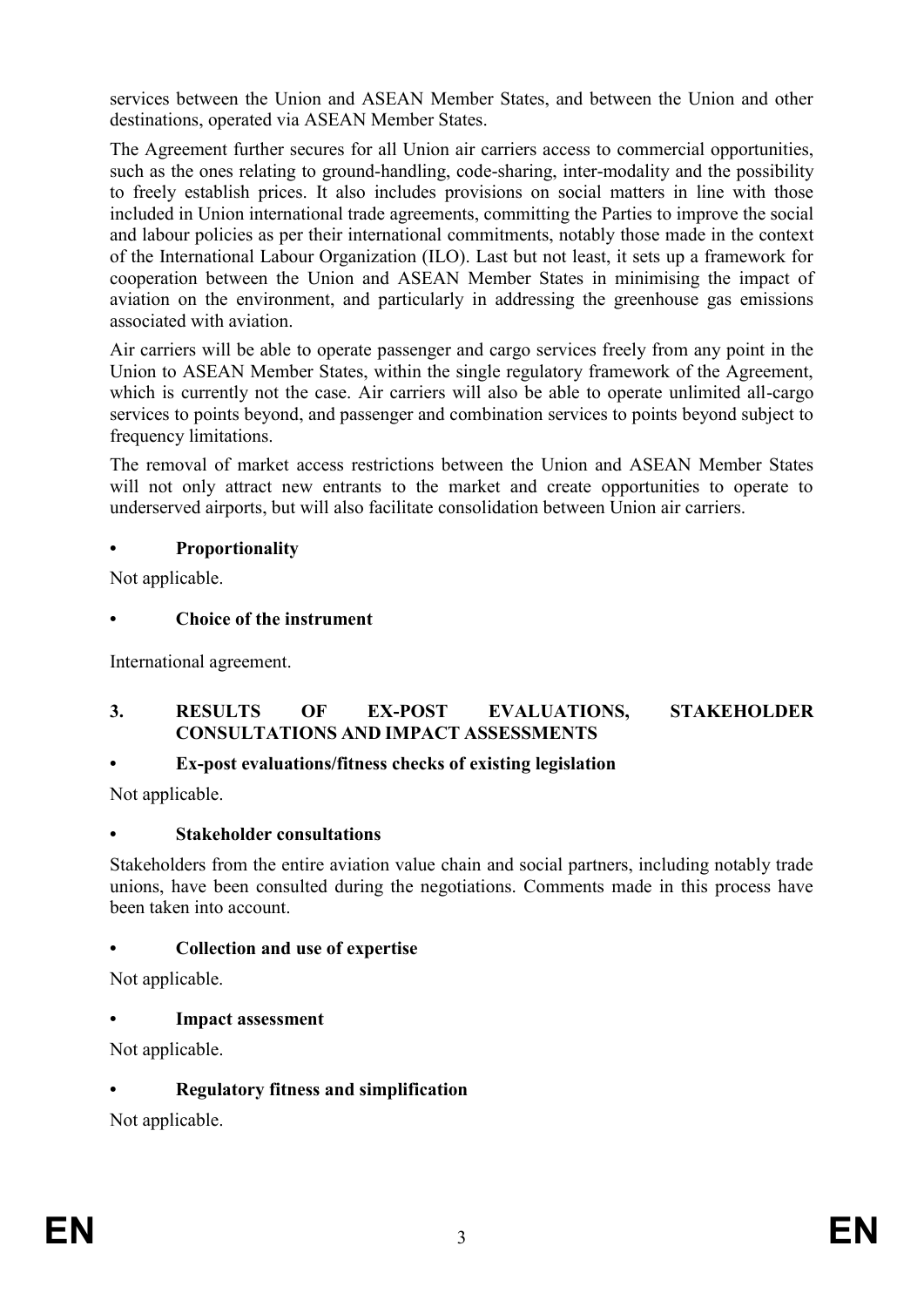# **• Fundamental rights**

Not applicable.

# **4. BUDGETARY IMPLICATIONS**

The proposal has no implication for the budget of the Union.

# **5. OTHER ELEMENTS**

# **• Implementation plans and monitoring, evaluation and reporting arrangements**

Not applicable.

# **• Explanatory documents (for directives)**

Not applicable.

# **• Detailed explanation of the specific provisions of the proposal**

Article 1 authorises the signature of the Agreement on behalf of the Union, subject to its conclusion.

Article 2 requires the Council Secretariat General to establish the instrument of full powers to sign the Agreement, subject to its conclusion, for the person or persons indicated by the Commission.

Article 3 approves two statements, to be made on behalf of the Union on the occasion of the signature of the Agreement, regarding the expedient entry into force of the Agreement and the intention of the Parties to maintain close discussions and coordination on responses to unexpected crisis events with the objective of mitigating any disruptive effects on air services, respectively.

Article 4 provides for the entry into force of the proposed Decision.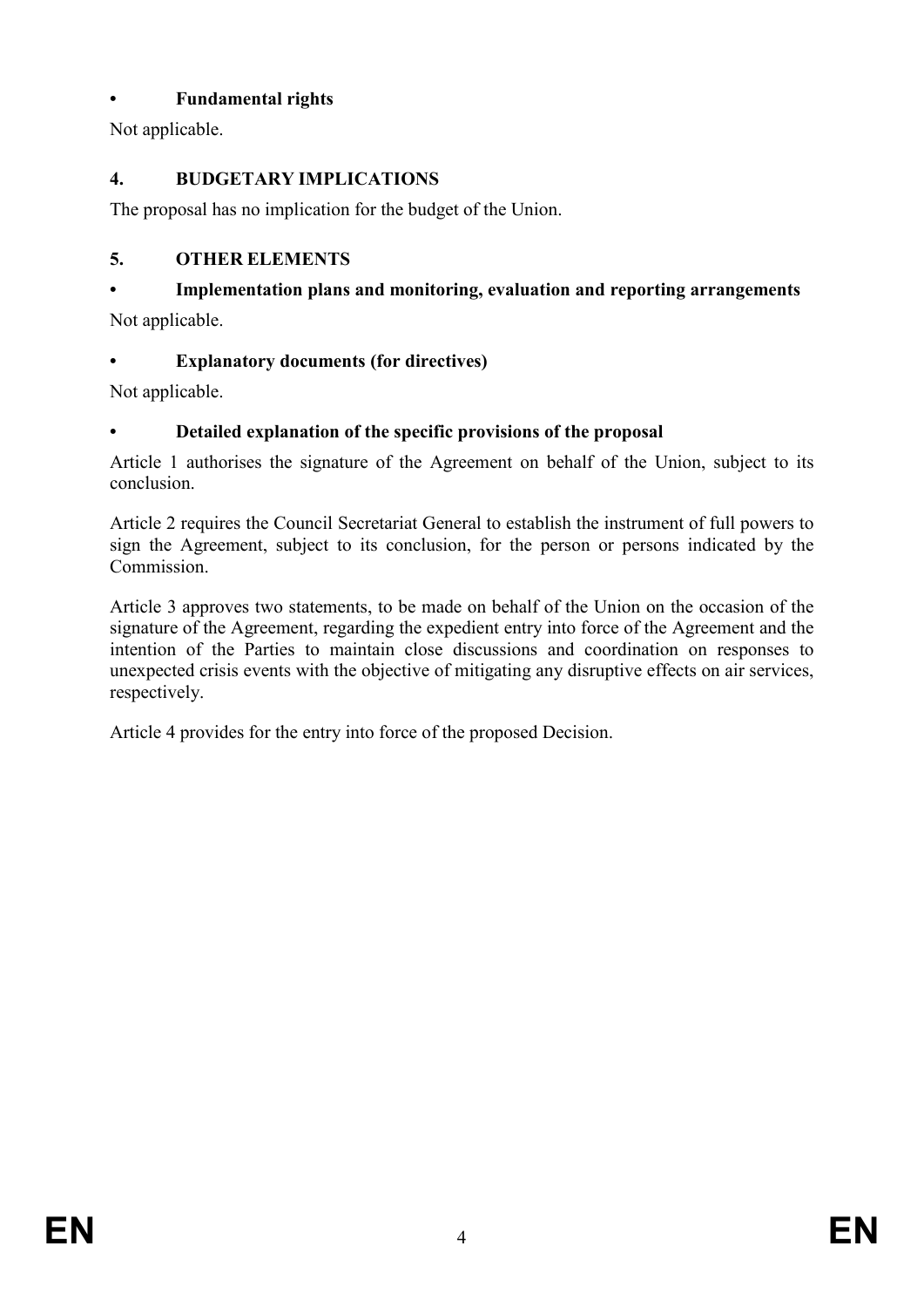#### 2022/0139 (NLE)

### Proposal for a

### **COUNCIL DECISION**

#### **on the signing, on behalf of the Union, of the Comprehensive Air Transport Agreement between the Member States of the Association of Southeast Asian Nations, and the European Union and its Member States**

#### THE COUNCIL OF THE EUROPEAN UNION,

Having regard to the Treaty on the Functioning of the European Union, and in particular Article 100 (2), in conjunction with Article 218 (5), thereof,

Having regard to the proposal from the European Commission,

Whereas:

- (1) On 7 June 2016, the Council authorised the opening of negotiations with the ASEAN Member States on a Comprehensive Air Transport Agreement between the Member States of the Association of Southeast Asian Nations, and the European Union and its Member States (hereinafter, the "Agreement").
- (2) On 26 May 2020, the Council extended by one year the authorisation of 7 June 2016.
- (3) The negotiations were successfully finalised on 2 June 2021.
- (4) The ASEAN Member States are among the fastest growing economies in the world and their markets for air services have strong potential for further growth. The Agreement aims in particular at ensuring between the Union and the ASEAN Member States fair competition, facilitation of gradual market opening, and increase in access to routes and capacity, thereby benefitting consumers and the economy.
- (5) The Agreement should therefore be signed on behalf of the Union, subject to its conclusion at a later date.
- (6) In order for the Agreement to deliver its full benefits as early as possible, the Parties should conclude it swiftly. To that effect, it is envisaged that in connection with the signature of the Agreement, the Parties make a statement that they will take all necessary steps in accordance with their applicable laws and regulations to bring the Agreement into force as expediently as possible. The statement to that effect to be made on behalf of the Union should therefore be approved.
- (7) Furthermore, the uncoordinated response of countries across the world to the COVID-19 pandemic was particularly disruptive for the aviation industry. In order to avoid such disruptions in case of future crises, there is need for better coordination between the Union and key international partners. In view of that, it is envisaged that on the occasion of the signature of the Agreement, the Parties make a statement expressing their intention to maintain close discussions and coordination, within the framework of the Joint Committee provided for under the Agreement, on responses to unexpected crisis events, such as the COVID-19 pandemic, with the objective of mitigating, to the extent possible, any disruptive effects to air services. The statement to that effect to be made on behalf of the Union should therefore be approved,